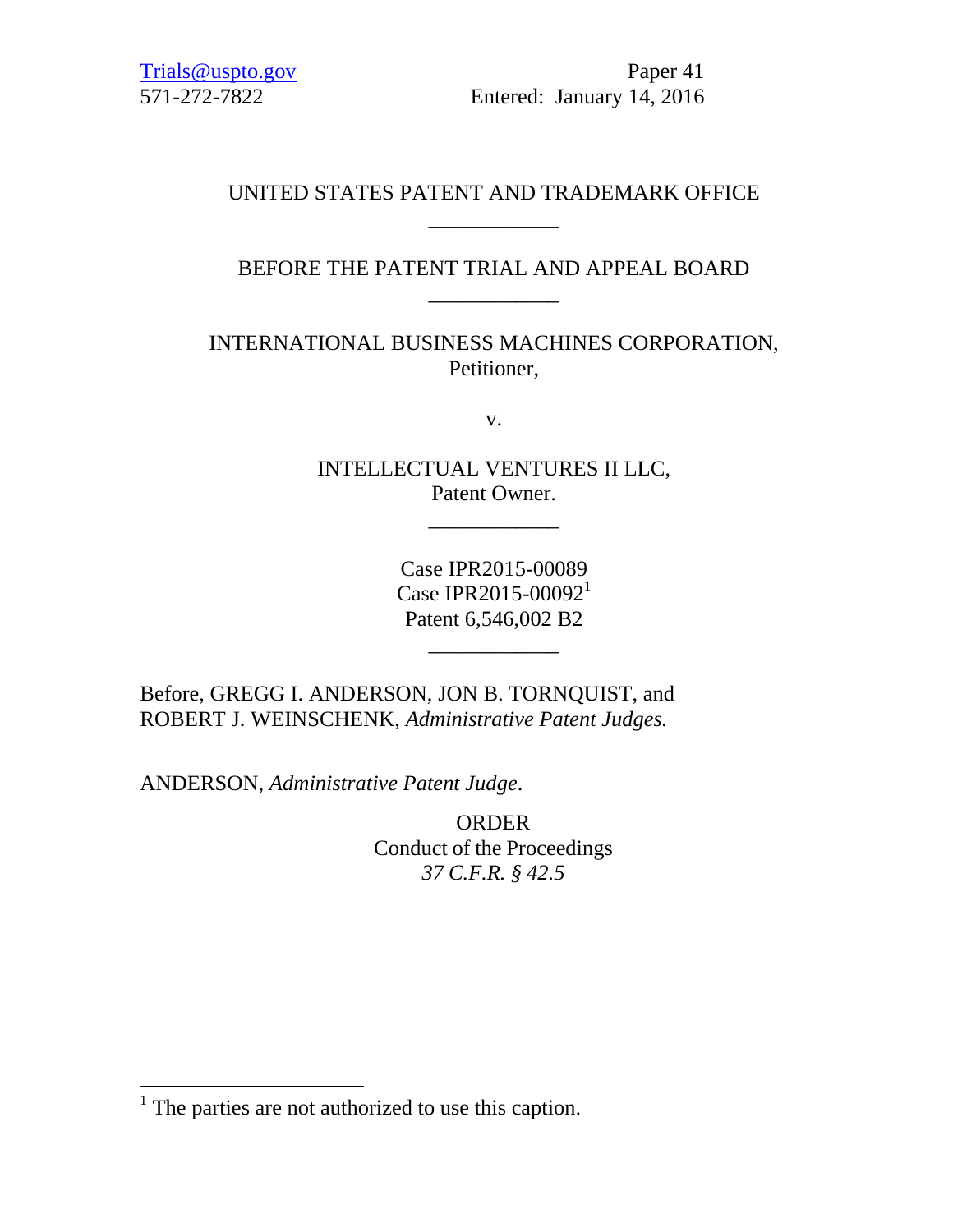IPR2015-00089 IPR2015-00092 Patent 6,546,002 B2

#### INTRODUCTION

At 2:30 PM on January 13, 2016, a conference call was held. The participants of record included counsel for International Business Machines Corporation ("Petitioner"), Joel Merkin, counsel for Intellectual Ventures II LLC ("Patent Owner"), Byron Pickard, a corporate representative of Patent Owner, Donald Coulman, and Judges Anderson, Tornquist, and Weinschenk. Oral argument is set for January 15, 2016, commencing at 1:30 PM Eastern time.

In an email from Petitioner dated January 12, 2016, the parties requested a call to discuss unresolved objections to Patent Owner's demonstratives. Per the order granting the parties' request for oral argument ("Order," Paper 35 in both cases), the parties represent they have met and conferred, and were unable to resolve the objections identified below. *See* Order, 3.

## DISCUSSION

The unresolved objections of Petitioner relate to Patent Owner's slides 15, 35, 48, 65, and 67. In the email, Petitioner alleged "the slides depict and cite to paragraphs of IV's expert's declaration (Ex. 2005) that IV did not cite in its Patent Owner Response or any other paper." The slides are pertinent to both IPR2015-00089 and IPR2015-00092.

Based on the argument presented by Patent Owner, the slides include the following content:

1. Slide 15 is a copy of paragraphs 40 and 41 of the Williams Declaration.

2. Slide 35 is a copy of paragraph 71 of the Williams Declaration.

3. Slide 48 is a copy of paragraph 81 of the Williams Declaration.

4. Slide 65 is a copy of paragraph 102 of the Williams Declaration.

5. Slide 67 is a copy of paragraph 104 of the Williams Declaration.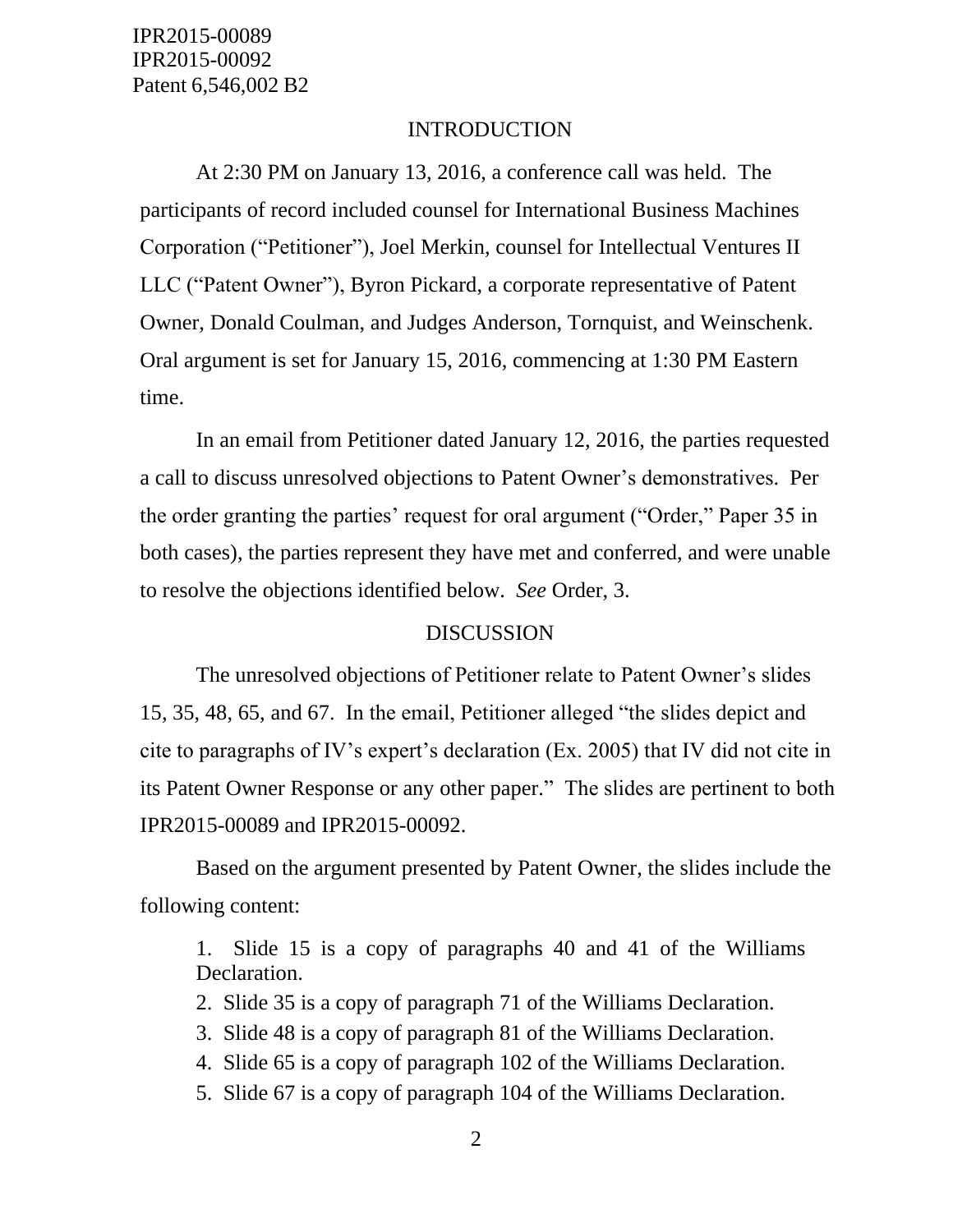Patent Owner acknowledges that there is no pin cite to any of the above identified paragraphs of the Williams Declaration in Patent Owner's Response (Paper 19 in both cases). Patent Owner contends that the paragraphs are conclusions which are argued in the Response, and that the Response includes citations to other underlying support from the Williams Declaration.

Relying on *CBS Interactive Inc. v. Helferich Patent Licensing, LLC*, IPR2013-00033, Paper 118 (Oct. 23, 2013) ("*CBS*") and similar rulings of the Board, Petitioner argues the lack of prior citation to the referenced paragraphs precludes their use as demonstratives. Petitioner acknowledges that "similar arguments" to what is proposed in the slides were previously made in the Response.

In the Order, the parties were directed to *CBS* regarding the appropriate content of demonstrative exhibits. Order, 3. Oral argument is an opportunity to summarize the evidence and arguments but "nothing new can be presented, no new evidence, no new arguments." *See CBS* at 2.

*CBS* further explained that the burden of showing the slide "does not present new argument or new evidence is on the party presenting the slide." *CBS* at 4. As to whether testimony not cited in any of the papers may be included in a demonstrative exhibit, *CBS* further explained:

The Board explained that with regard to a party's own declaration witness, the party's own case should be developed within the paper which presented and relied on the declaration. Absent extraordinary circumstances, there is no provision in the rules for a party to "expand" the development of that testimony, if there is no more responsive paper to be filed under applicable rules.

*CBS* at 5.

To the extent slides 14, 35, 48, 65, and 67 include citations to the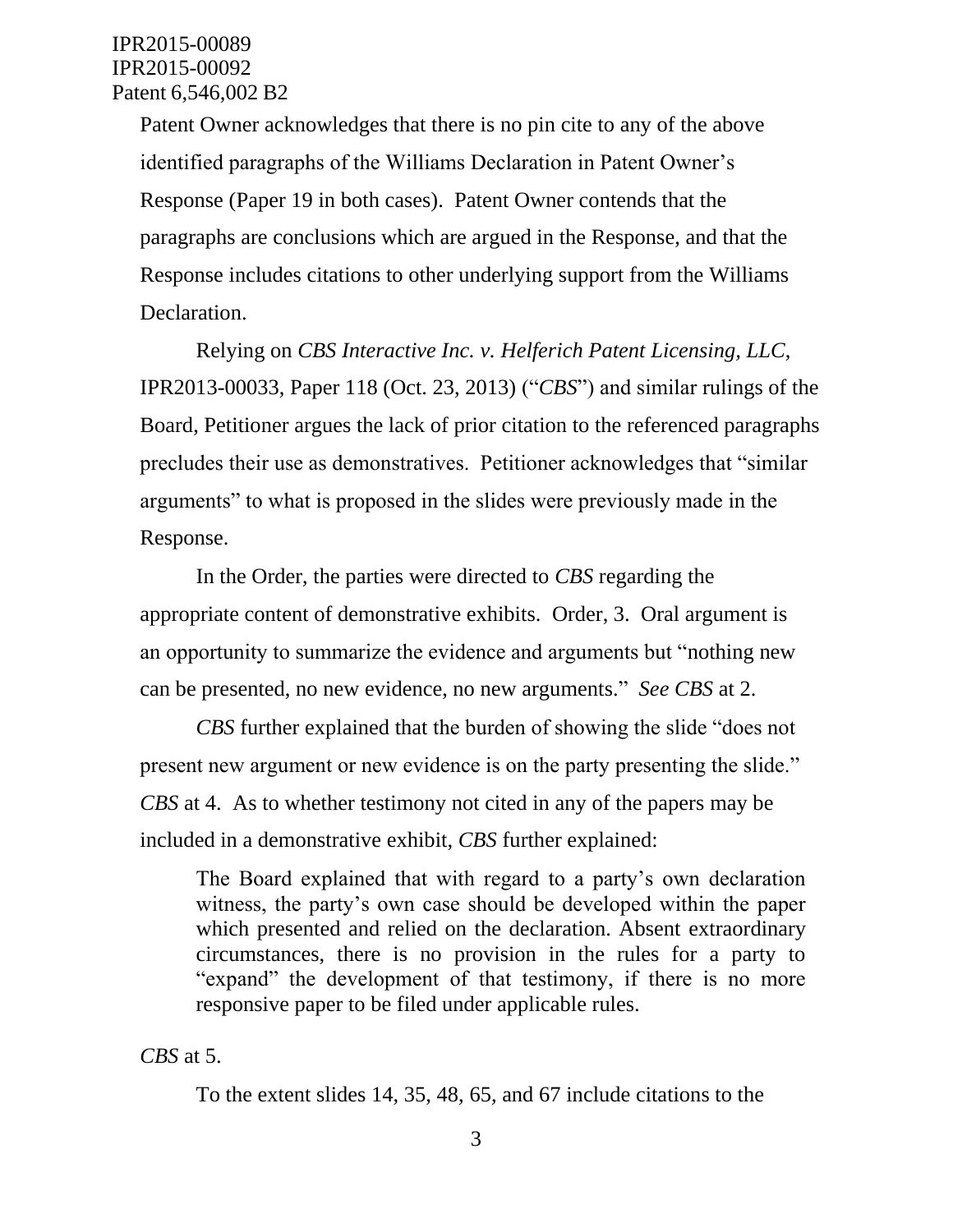## IPR2015-00089 IPR2015-00092 Patent 6,546,002 B2

Williams Declaration not included in the Response, Patent Owner is precluded from using them. Patent Owner may revise the slides to repeat similar arguments made in the Response, either by reproducing argument from the Response or by a fair and accurate summary of the argument.

Should Patent Owner revise the slides, the parties will meet and confer to insure there is no other objection to the revised slides. In the unlikely event the parties have additional issues regarding the use of the revised slides, they are to set up an additional conference call.

## ORDER

It is

ORDERED that the Patent Owner may not, at the oral hearing, use the current slides 15, 35, 48, 65, and 67; and

FURTHER ORDERED that Patent Owner may revise the slides to fairly and accurately present similar arguments made in the Response.